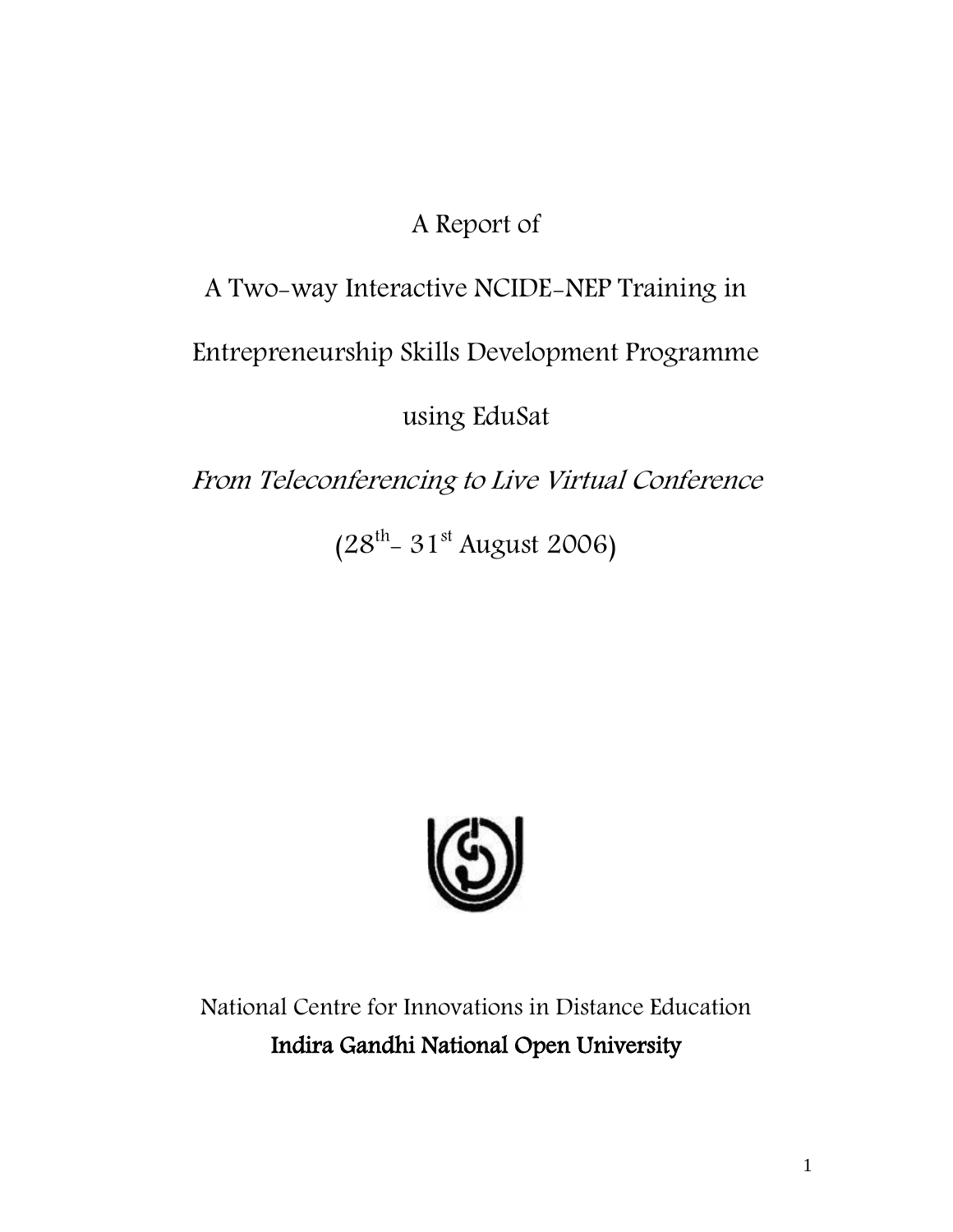A Report of a Two-way Interactive NCIDE-NEP Training in Entrepreneurship Skills Development Programme using EduSat- From Teleconferencing to Live Virtual Conference (28th- 31st August, 2006)

Supervision and guidance. Prof. Madhulika Kaushik Report prepared by. Dr. Moumita Das Team of experts. Prof. Madhulika Kaushik, Dr. Jayshree Kurup, Dr. Jyotsna Dikshit & Dr. Moumita Das

© Indira Gandhi National Open University, 2006 All rights reserved. No part of this work may be reproduced, stored in a retrieval system, or transmitted, in any form, by mimeograph or any other means, without permission in writing from the Copyright holder.

Published on behalf of Indira Gandhi National Open University, New Delhi by the Director, National Centre for Innovation in Distance Education.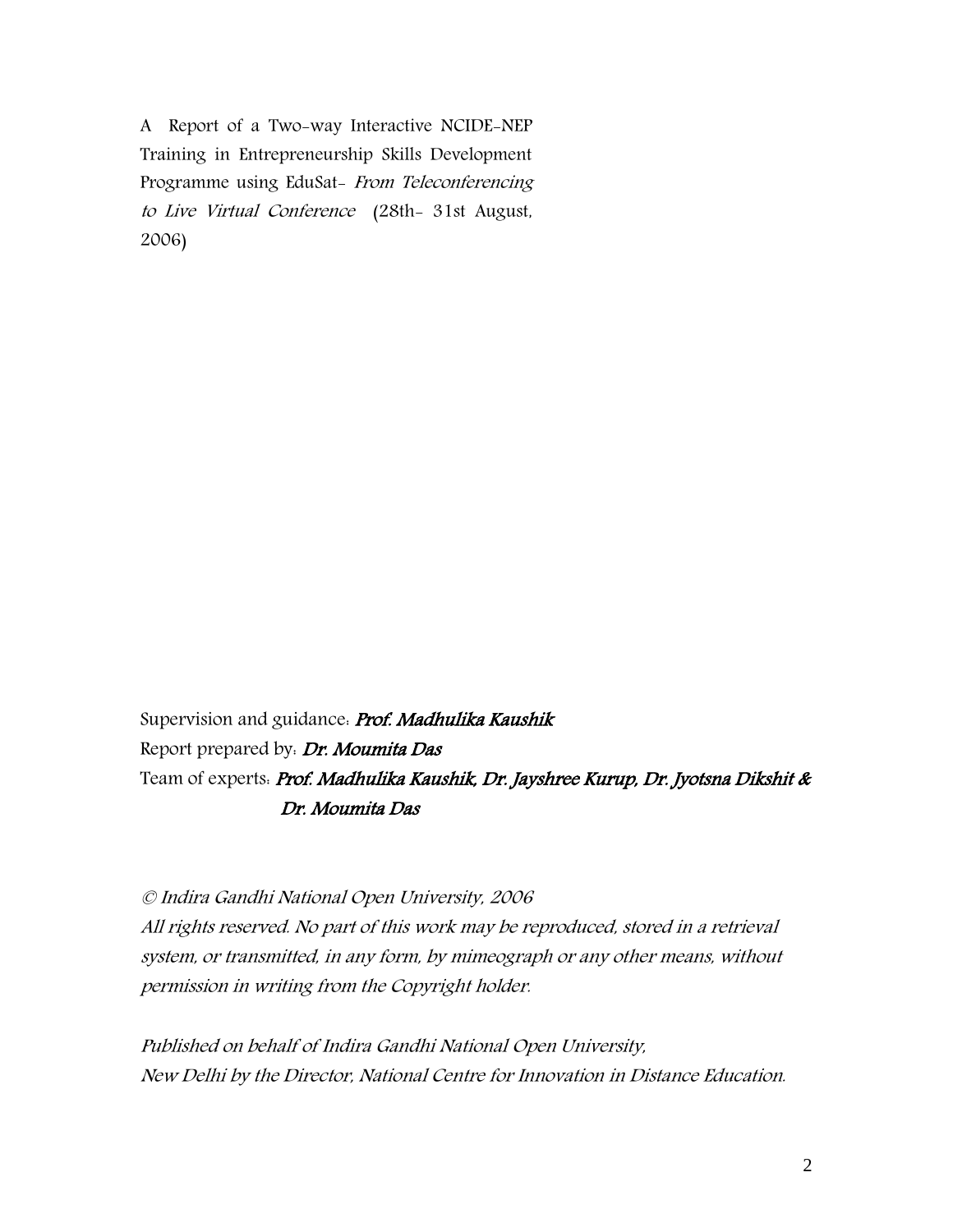NCIDE, in collaboration with NEP, conducted four-day training in entrepreneurship skills development programme using EduSat from  $28<sup>th</sup>$  August 2006 to  $31<sup>st</sup>$  August 2006. The two-way interactive sessions had the resource persons at the EMPC, IGNOU end and 30 participants, 15 at each of the regional centres at Agartala and Aizawl.

The aim of the programme was to harness the potential of EduSat based network for content delivery and training for the people of North East India.

The main objectives of the proposed training programme were to:

- 1. evaluate the potential of EduSat for entrepreneurial training in the North East.
- 2. test the ability of creating and utilizing dynamic e-content for training and development purposes through this pilot project.
- 3. sensitise the unemployed youth in NE about entrepreneurship opportunities in NE
- 4. enable the participants to generate and assess business ideas relevant to their locale.
- 5. develop entrepreneurial skills in the participants to enable them to set up a small business enterprise.
- 6. train the participants, especially women, to develop a bankable/viable business plan.
- 7. analyze the problems and constraints faced in the North East and suggest coping strategies.

It was expected that after undertaking this training programme:

- 1. the participants would identify suitable business ideas
- 2. the participants would assess their business ideas in terms of their potential
- 3. the participants would evaluate their own performance in terms of entrepreneurial competencies
- 4. the participants would be motivated to train other groups in the region.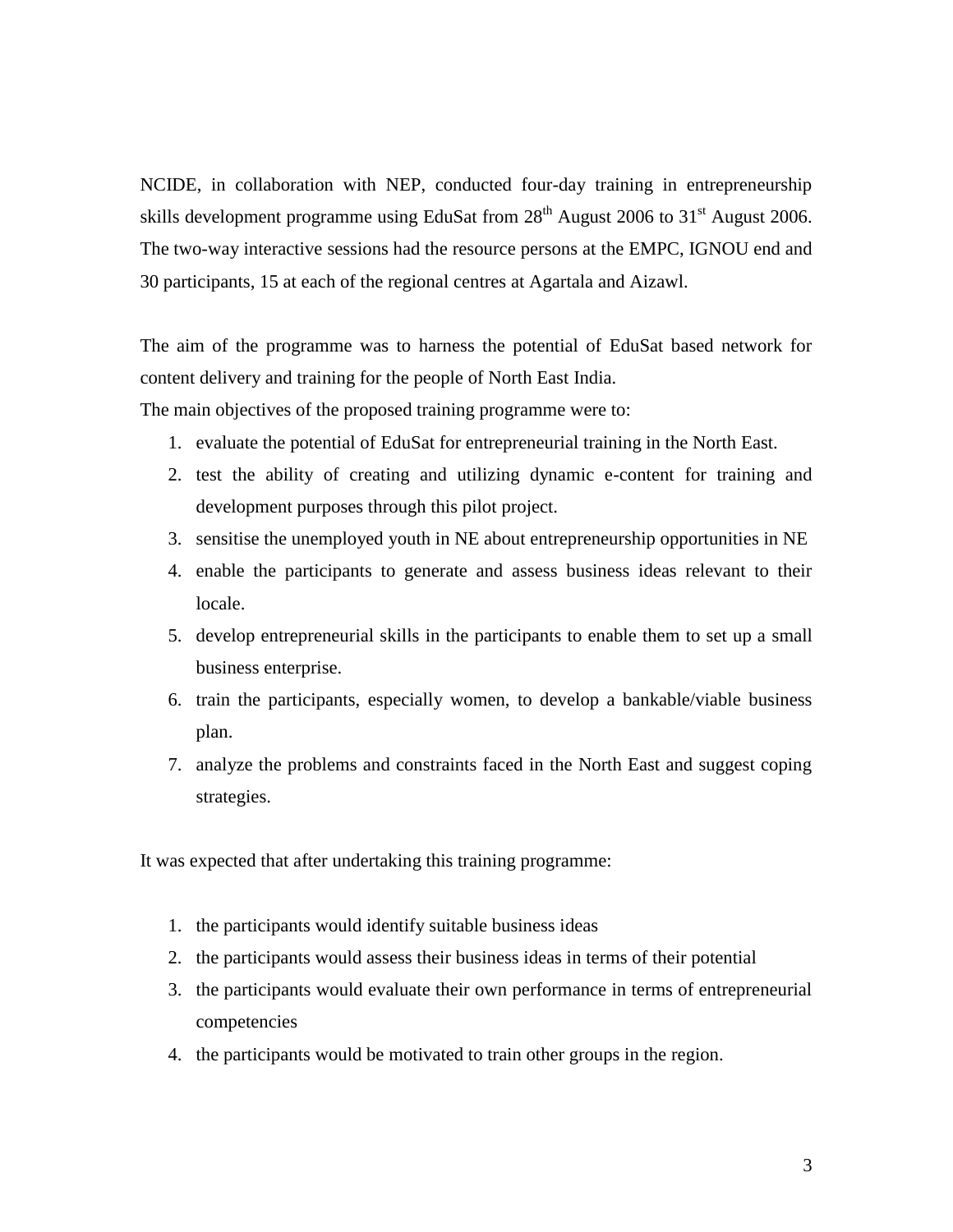- 5. the trainer group would get inputs in utilization of EduSat for interactive learning and skill development programmes.
- 6. some reusable learning material in content format would get developed.

**Pre-Workshop Net-meeting (n-meeting):** A pre workshop net-meeting was arranged between the organizers at IGNOU HQ and RCs at Agartala and Aizwal on  $26<sup>th</sup>$  August 2006. This n-meeting took the stock of the arrangements made at the participants' end (SIT) and discussed the activities to be organized during the workshop. Some forms were sent by email to the RCs, which had to be distributed to the participants by the RDs. It was discussed in the n-meeting how these forms were to be used by the participants.

## **Day I (28th August 2006)**

The workshop was inaugurated by the Honourable Vice Chancellor, IGNOU Prof. S C Garg. In his inaugural speech, Prof Garg emphasized on the growing needs of entrepreneurial skills and the importance of creating job providers, rather than job seekers. He emphasised that entrepreneurship is a desirable development option for countries like India because not only does it enable us to have a cost-efficient strategy of economic development, it also ensures utilization of local resources and talent and enables regional balance in development.

Prof. M.Kaushik, Director NCIDE and Dr. Jayshree Kurup, DD, NEC coordinated the workshop.

There were a total of three sessions on Day I. As soon as the inaugural session was over the participants from Agartala and Aizawal were asked to introduce themselves. However, due to some technical problems, active two-way video interaction could not take place and the session started with speaker Dr. Arya, Executive Director, National Institute of Entrepreneurship and Business Development (NIESBUD) speaking on "Entrepreneurship as an Employment Option".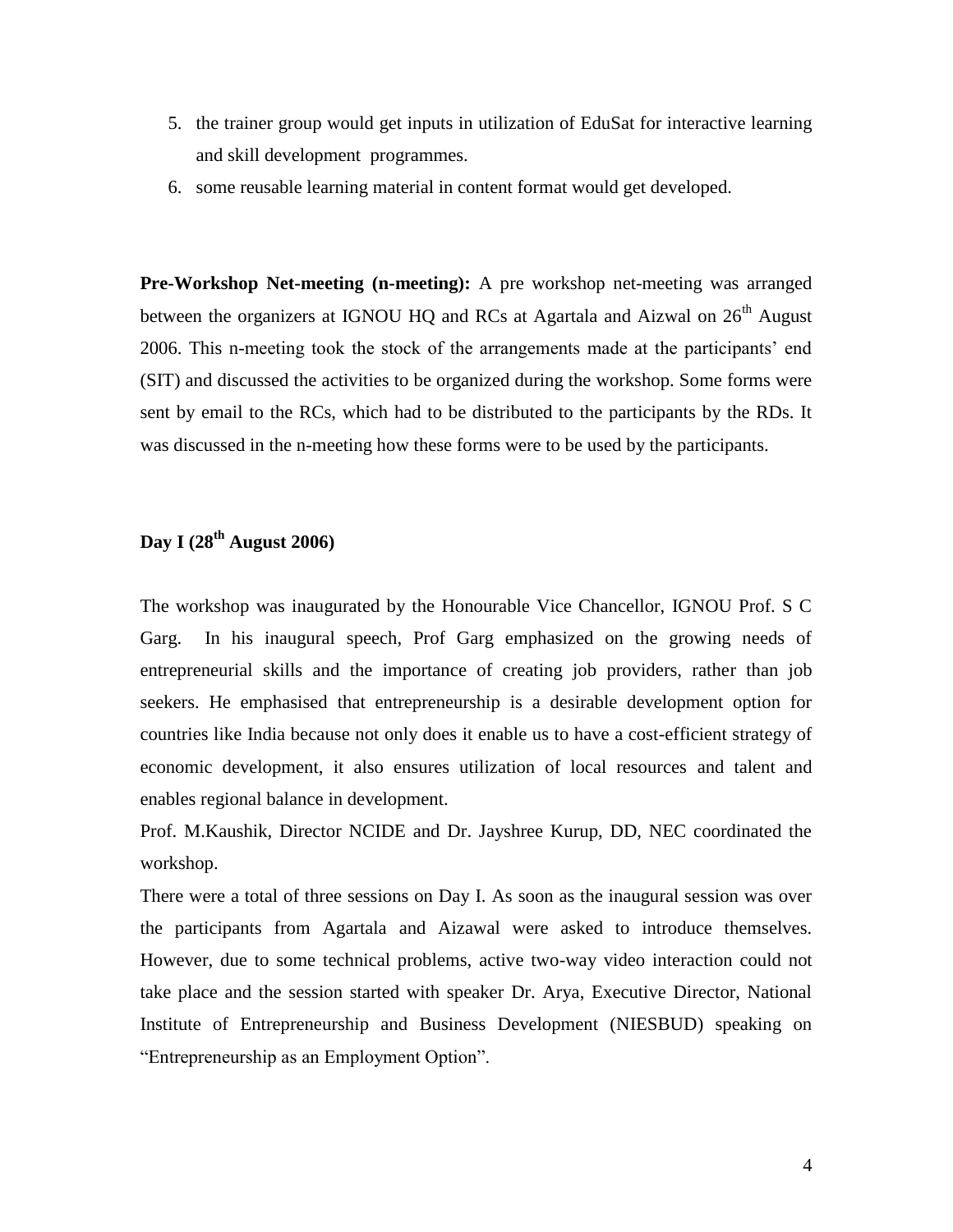The talk was followed by an interactive session where the participants asked general questions about entrepreneurship. As the net-meeting could not be connected between Agartala and IGNOU HQ, participants of Agartala called through toll free telephone lines to ask questions from the resource persons. However, Aizawal was connected on EduSat network through net-meeting.

In the second session on Day I, Prof M Kaushik spoke about "Entrepreneurship- What does it mean for me". Before the commencement of the session participants at Agartala and Aizwal introduced themselves. Her talk was followed by an interactive questionanswer session.

In the third session, Prof Kaushik spoke on "Entrepreneurial Competencies – Do I have what it takes?". This was an exercise session, which enabled the participants to assess their own competency profile as entrepreneurs. The participants were asked to complete a self-assessment exercise as homework.

On the second day, two-way interactivity was established where the settings for Unicast on VLC was configured from the EduSat Studio, EMPC by sharing the desktops of SIT at Agartala and Aizwal. To avoid the Unicast application running on the PC at the SIT to freeze/hang both Agartala and Aizwal were asked to use the Teleconferencing system for viewing and SIT for interaction.

## **Day II (29th August 2006)**

The second day comprised three sessions. The speaker of the first session was Dr A. Mishra, Consultant NIESBUD. Speaking on the "Incentives & Facilities provided for SSI sector", Dr Mishra informed he participants about the various funding/financial options and incentives available for setting up an entrepreneurship projects in the North East. Interactive sessions comprised the participants asking about special incentives for bamboo based products, ginger extract, textile and computer training institutes. Questions were also raised about sources of finance and concessions if any.

The second speaker of the day was Prof M Kaushik who dealt with the topic "Opportunity Scanning and Identification – Getting the Business Idea". This session essentially comprised an exercise in groups. It consisted a series of activities already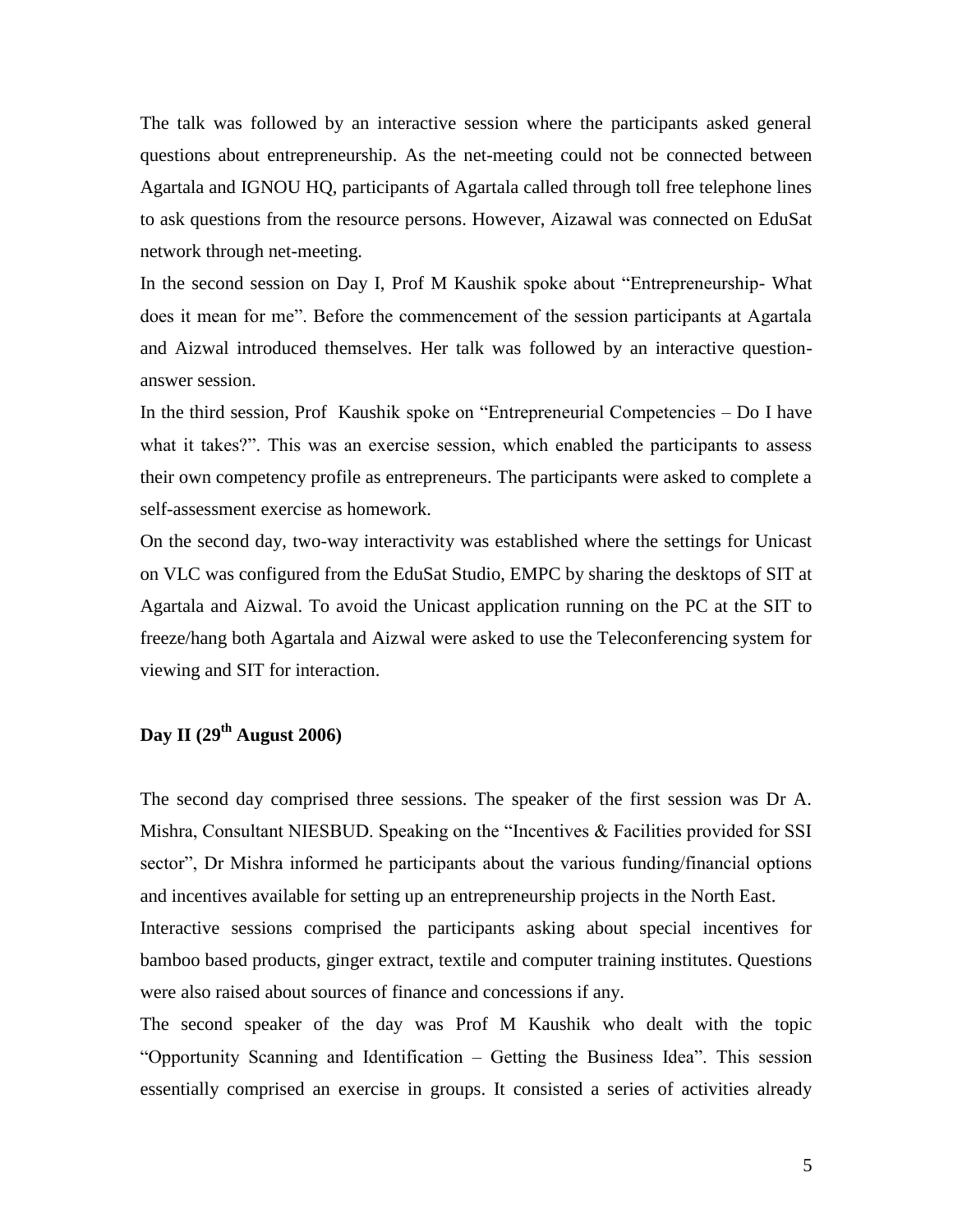explained to the participants at the end of Day1. The participants were asked to discuss their competency profiles, which they had prepared. Before this Prof. Kaushik briefed the participants on the genesis of profile listing. The participants discussed their difficulties on filling the questionnaire, which was distributed to them on Day 1. Prof. Kaushik explained the technique to fill the questionnaire and asked them to take it away as a home exercise for the next day. Then Prof. Kaushik asked the participants at Agartala and Aizwal to divide themselves into three groups of five participants each with a team leader and to identify their business idea. The participants both from Agartala and Aizwal were seen on the screens while they were forming groups, which gave us the essence of virtual reality. After this interaction Prof. Kaushik gave a talk on generating business ideas, which generated some discussions on the process of idea generation.

The third speaker of the session was Dr. S.K. Jain, Department of Management Studies IIT, Delhi who gave his talk on product selection. This was followed by a highly interactive session where the participants in groups presented the business ideas identified by them.

### **Day III (30th August 2006)**

The third day comprised three sessions. The first session started with a series of activities. In the beginning Dr. Jayshree gave a brief overview of the last session and current session. This was followed by another brief overview by Prof. M. Kaushik on the activities to be carried out by the participants on market assessment. The participants were asked to groupwise present the assessment on their business ideas. The assessment format had been distributed to the participants in advance. The session was highly interactive where Prof. Kaushik had a one-to-one interaction with the group leaders/group participants on their business assessment. As an innovative approach during the one-toone interaction the participants sitting at the other end were shown in the background and the face of the resource person speaking was shown in a box on the same screen, which gave a 'look n feel' of virtual f2f interaction.

Following this, in the second session, Dr. K Vagrecha, Reader School of Management Studies, IGNOU and Mr. Prashant Misra, Senior Manager (Marketing) Punjab National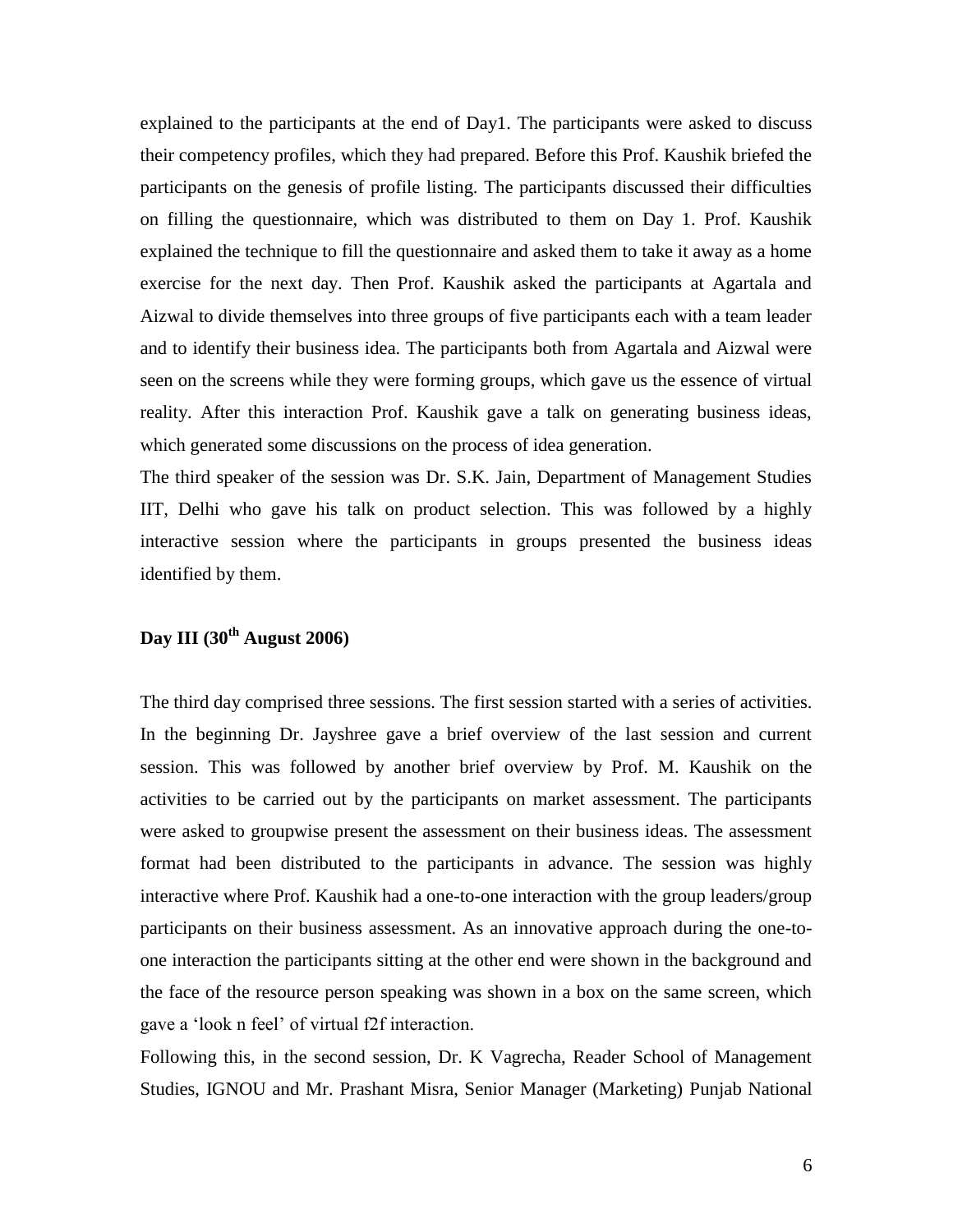Bank spoke about "Understanding Financing Options". These talks were followed by two-way interactive discussions. The third session started with a brief presentation on SWOT analysis by Prof. M. Kaushik followed by a talk on "Understanding Ownership Structures" deliberated by Dr. Neeti Aggarwal, Reader School of Management Studies, IGNOU.

### **Day IV (31stAugust 2006)**

Day four also comprised of three sessions. The first session was highly interactive where participants were required to fill and present the SWOT analysis format provided to them for their business idea. The participants analyzed the strengths, weakness, opportunities and threats of their business ideas in a one-to-one interaction with Prof. M. Kaushik. After the interactive session, Prof..Kaushik gave a general idea of a business plan.

The speaker of the second and third session, Dr. Ravindra Julka, Development Banker and Entrepreneurship Training, Coordinator Centurion Bank of Punjab gave a talk on "Business Plan Preparation". A new experiment on virtual classroom was done in this session by showing the participants and the resource persons together on the screen.

The participants were then briefed by Prof. Kaushik on developing a business plan on the basis of the business plan format distributed to them. The participants were given a ten day period to conduct their market survey, complete the cost data and finalise their business plans. It was decided that the participants would mail these plans by  $10<sup>th</sup>$ September to the NCIDE or NEP. The NCIDE would do a preliminary assessment of the plans and forward the plans with their comments to the bankers for a detailed plan evaluation. The participants were also informed that the bankers' assessment of groupwise plans would be discussed with them on the  $18<sup>th</sup>$  of September, where they would also be able to interact at length with both the faculty and the bankers. This segment of the training session ended with a note of thanks from Dr Kurup.

#### **Session on Evaluation of Business Plans (September 18, 2006)**

The participants had submitted their project proposals ten days after the above mentioned training programme. These proposals were based in the prototype of "preparation of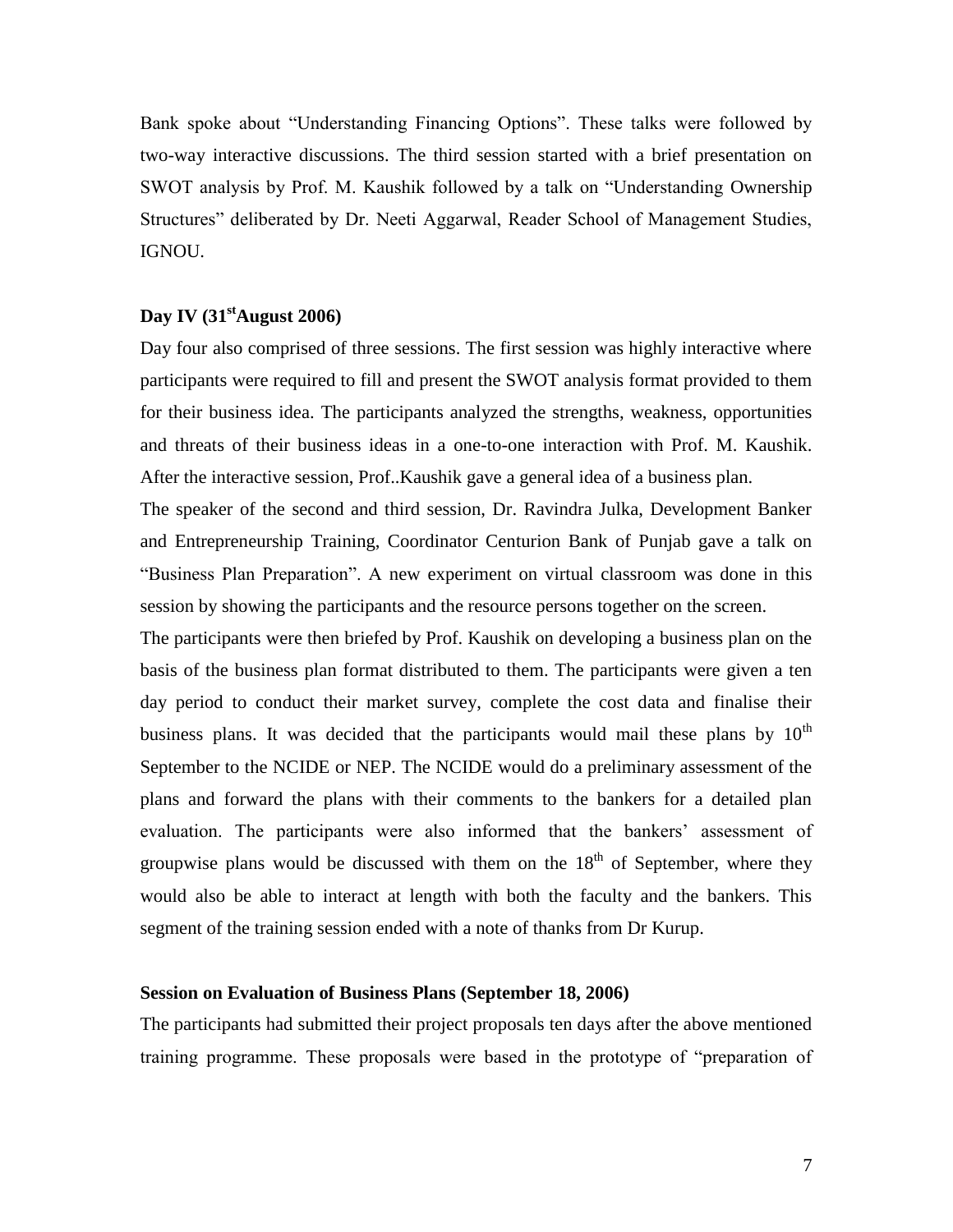business plan", which was provided to them on the first day of the training programme. These proposals were evaluated by the NCIDE and Mr Ravindra Julka.

On September 18, 2006, the participants were called for another 2-way interactive training session. The sessions were conducted by the NCIDE faculty, Dr Jyashree Kurup and Mr Ravindra Julka. A general feedback was shared in the first session while the bankers evaluation comprised two sessions.

The first session was an interactive feedback session conducted by Dr Jayashree Kurup, DD, NEP and Dr. Moumita Das, AD, NCIDE. Welcoming the participants to the session Dr. Jayashree informed them about the proceedings of the day. The participants from Agartala had sent two business plans and those from Aizawl had sent five business plans. These business project proposals of the participants were assessed for any technical discrepancy in an interactive manner. The participants at Agartala and Aizawl actively took part in the discussion.

The second session comprised the evaluation of the business plans by Dr Julka. He took each one of the seven plans and assessed apprised the participants of the strengths and weaknesses of each business plan and provided expert opinion and comments. This session was also highly interactive where the participants asked questions as to how they can actually implement the business plan and actually start their business. Prof Madhulika Kaushik, Director, NCIDE joined the discussion and provided answers to the participants queries. The participants were requested to rectify the limitations of their business plans as identified by the panel and to resubmit them to the NCIDE/NEP. They were also assured of the handholding support that the university would extend to them by the way of advice during the stages of plan implementation.

The session ended with the vote of thanks by Prof. Kaushik thanking Dr Julka for his valuable opinion, all the experts who had spared their valuable time and come for the training programme, the NCIDE team comprising Dr Jyotsna Dikshit and Dr Moumita Das, who had worked behind the scenes, and Dr Jayashree Kurup who had efficiently coordinated between the regional centres and IGNOU headquarters.